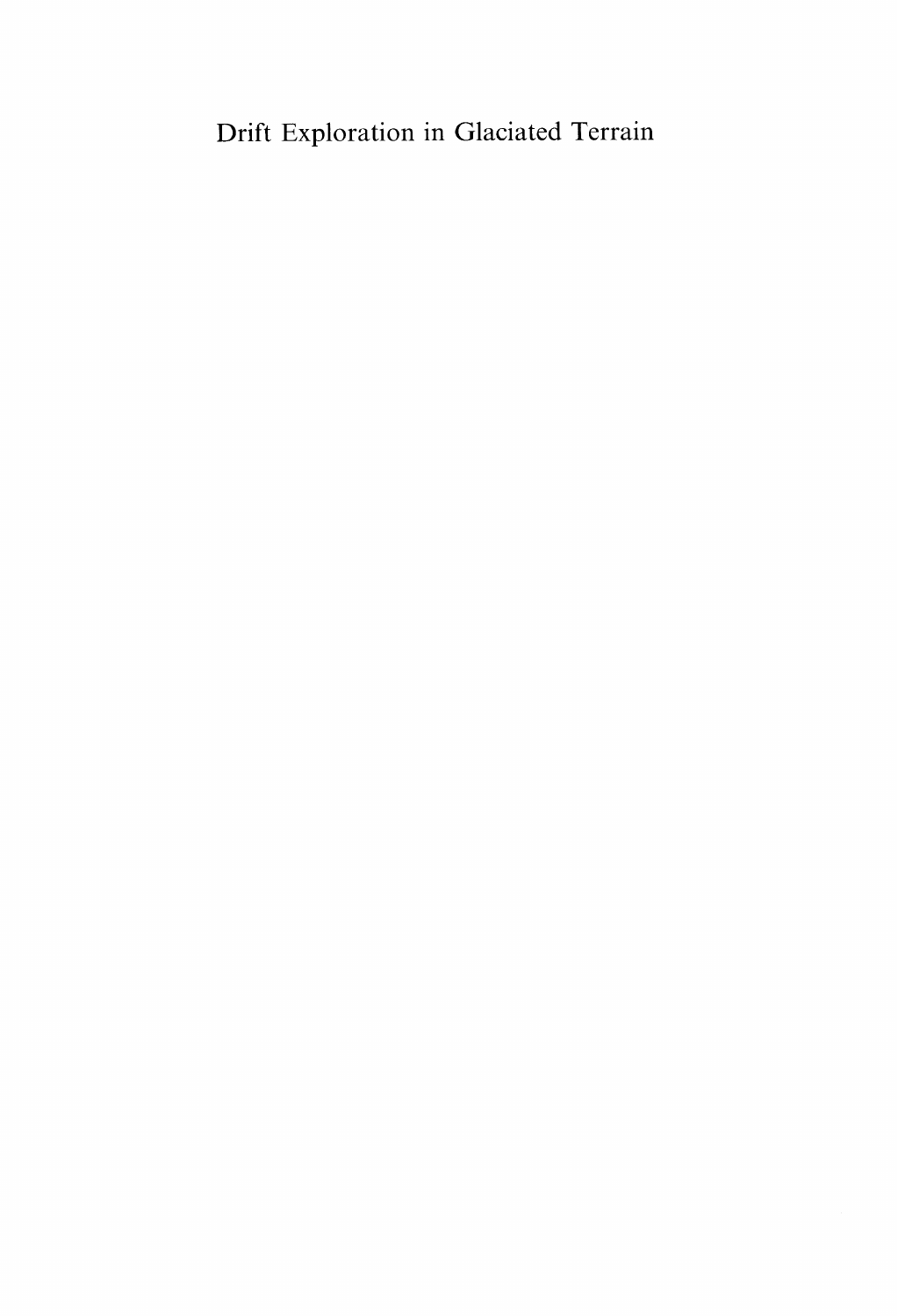**Geological Society Special Publications**  *Series Editors*  **P. DOYLE A. J. HARTLEY R. E. HOLDSWORTH A. C. MORTON M. S. STOKER J. TURNER** 

#### **Special Publication reviewing procedures**

The Society makes every effort to ensure that the scientific and production quality of its books matches that of its journals. Since 1997, all book proposals have been refereed by specialist reviewers as well as by the Society's Publications Committee. If the referees identify weaknesses in the proposal, these must be addressed before the proposal is accepted.

Once the book is accepted, the Society has a team of series editors (listed above) who ensure that the volume editors follow strict guidelines on refereeing and quality control. We insist that individual papers can only be accepted after satisfactory review by two independent referees. The questions on the review forms are similar to those for *Journal of the Geological Society.* The referees' forms and comments must be available to the Society's series editors on request.

Although many of the books result from meetings, the editors are expected to commission papers that were not presented at the meeting to ensure that the book provides a balanced coverage of the subject. Being accepted for presentation at the meeting does not guarantee inclusion in the book.

Geological Society Special Publications are included in the ISI Science Citation Index, but they do not have an impact factor, the latter being applicable only to journals.

More information about submitting a proposal and producing a Special Publication can be found on the Society's web site: www.geolsoc.org.uk.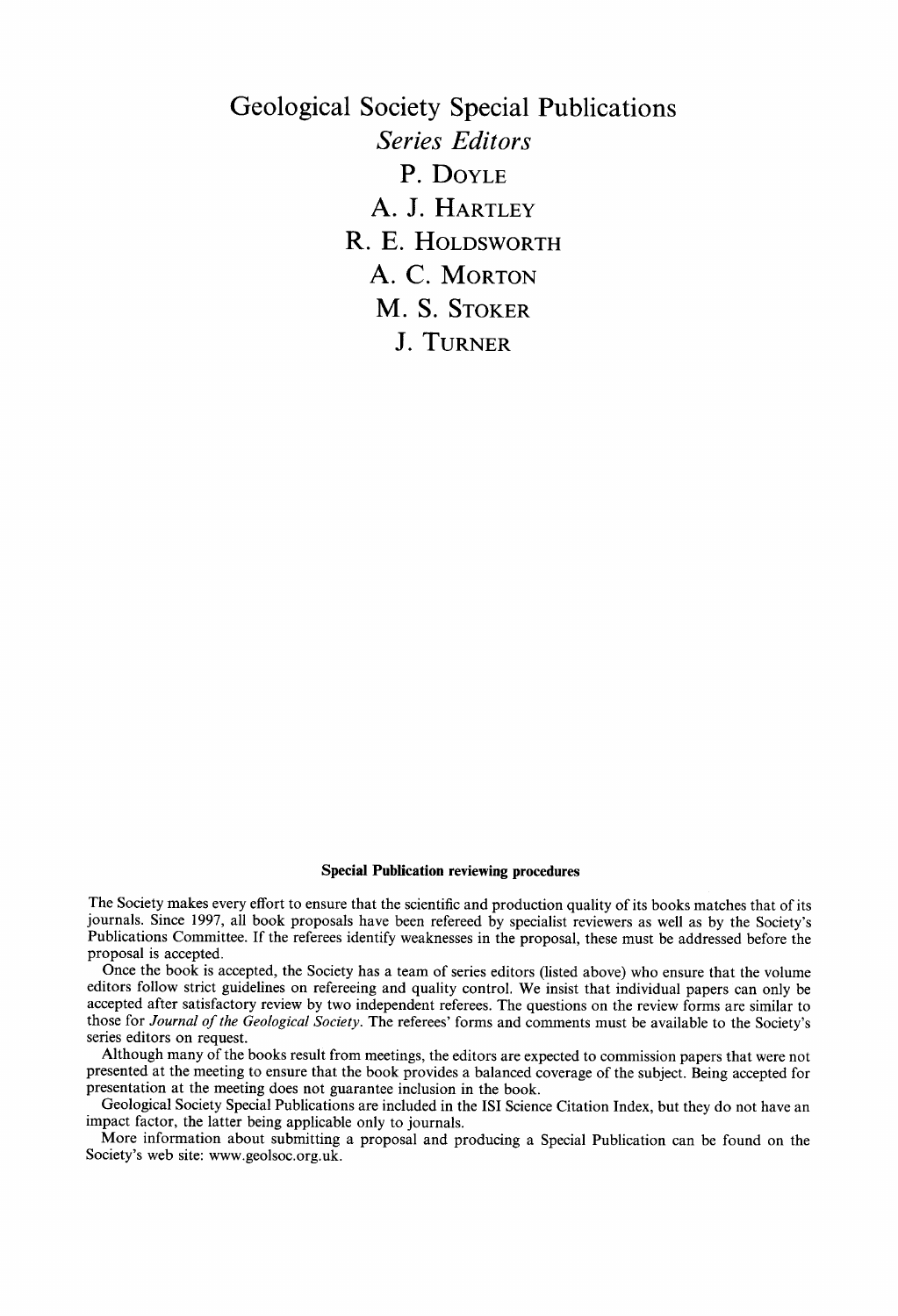# **Drift Exploration in Glaciated Terrain**

#### EDITED BY

M. B. McCLENAGHAN Geological Survey of Canada, Canada

**P. T.** BOBROWSKY British Columbia Geological Survey, Canada

G. E. M. HALL Geological Survey of Canada, Canada

&

S. J. COOK Hudson Bay Exploration and Development Co. Ltd., Canada

> 2001 Published by The Geological Society London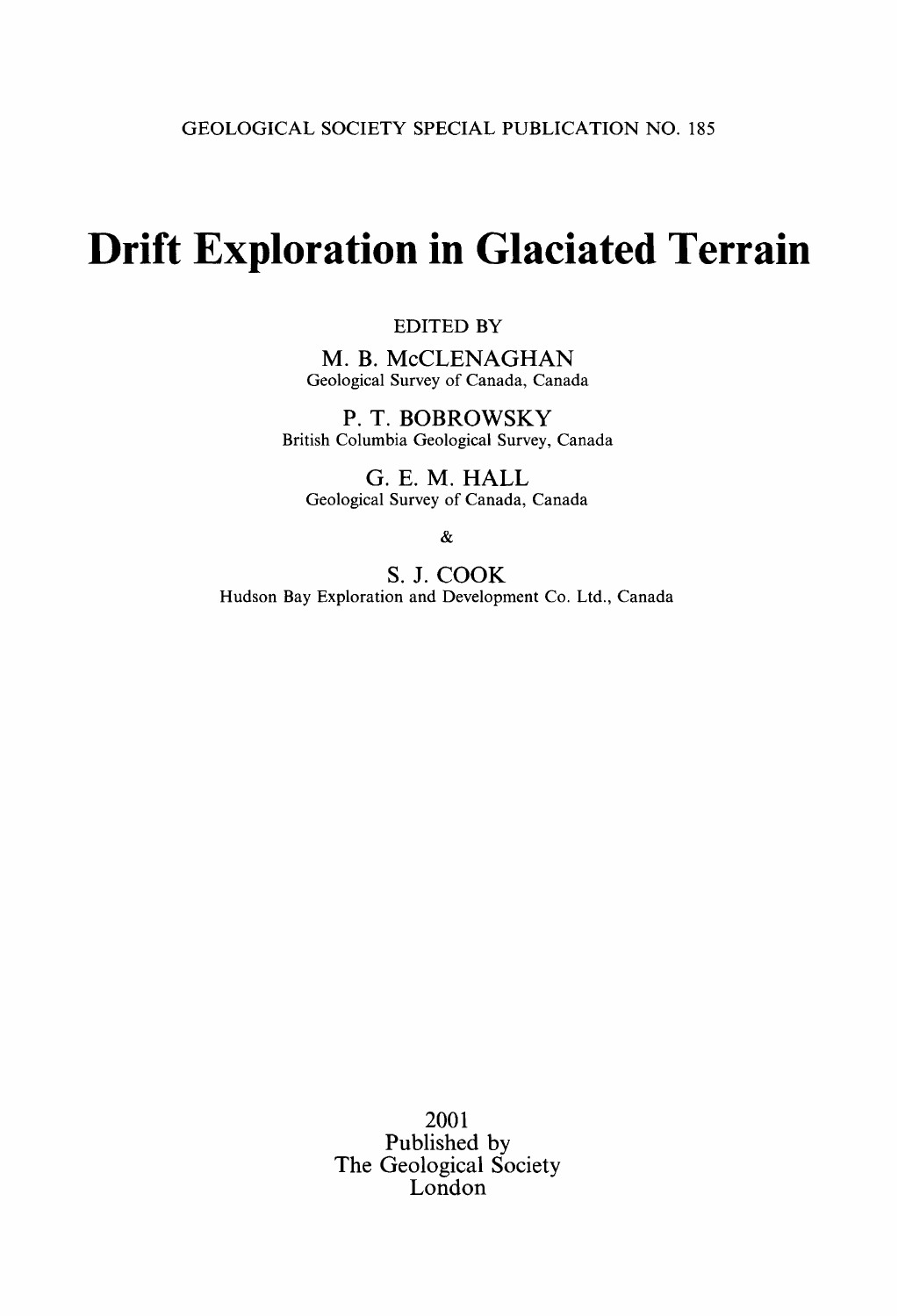### **THE GEOLOGICAL SOCIETY**

The Geological Society of London was founded in 1807 and is the oldest geological society in the world. It received its Royal Charter in 1825 for the purpose of'investigating the mineral structure of the Earth' and is now Britain's national society for geology.

Both a learned society and a professional body, the Geological Society is recognized by the Department of Trade and Industry (DTI) as the chartering authority for geoscience, able to award Chartered Geologist status upon appropriately qualified Fellows. The Society has a membership of 9099, of whom about 1500 live outside the UK.

Fellowship of the Society is open to persons holding a recognized honours degree in geology or a cognate subject and who have at least two years' relevant postgraduate experience, or not less than six years' relevant experience in geology or a cognate subject. A Fellow with a minimum of five years' relevant postgraduate experience in the practice of geology may apply for chartered status. Successful applicants are entitled to use the designatory postnominal CGeol (Chartered Geologist). Fellows of the Society may use the letters FGS. Other grades of membership are available to members not yet qualifying for Fellowship.

The Society has its own Publishing House based in Bath, UK. It produces the Society's international journals, books and maps, and is the European distributor for publications of the American Association of Petroleum Geologists (AAPG), the Society for Sedimentary Geology (SEPM) and the Geological Society of America (GSA). Members of the Society can buy books at considerable discounts. The Publishing House has an online bookshop *(http.'//bookshop.geolsoc. org.uk ).* 

Further information on Society membership may be obtained from the Membership Services Manager, The Geological Society, Burlington House, Piccadilly, London W1V 0JU (E-mail: *enquiriesC~geolsoc.org.uk;* tel: + 44 (0)207 434 9944).

The Society's Web Site can be found at *http://www.geolsoc.org.uk/.The* Society is a Registered Charity, number 210161.

Published by The Geological Society from: The Geological Society Publishing House Unit 7, Brassmill Enterprise Centre Brassmill Lane Bath BAI 3JN, UK *(Orders:* Tel. +44 (0)!225 445046

Fax  $+44$  (0)1225 442836) Online bookshop: *http://bookshop.geolsoc.org.uk* 

The publishers make no representation, express or implied, with regard to the accuracy of the information contained in this book and cannot accept any legal responsibility for any errors or omissions that may be made.

9 The Geological Society of London 2001. All rights reserved. No reproduction, copy or transmission of this publication may be made without written permission. No paragraph of this publication may be reproduced, copied or transmitted save with the provisions of the Copyright Licensing Agency, 90 Tottenham Court Road, London W1P 9HE. Users registered with the Copyright Clearance Center, 27 Congress Street, Salem, MA 01970, USA: the item-fee code for this publication is 0305-8719/01/\$15.00.

**British Library Cataloguing in Publication Data**  A catalogue record for this book is available from the British Library.

ISBN 1-86239-082-7 ISSN 0305-8719

Typeset by Bath Typesetting, Bath, UK Printed by Alden Press, Oxford, UK

**Distributors**  *USA*  AAPG Bookstore PO Box 979 Tulsa OK 74101-0979 USA *Orders:* Tel. + 1 918 584-2555 Fax + 1 918 560-2652 E-mail *bookstore@aapg.org Australia*  Australian Mineral Foundation Bookshop 63 Conyngham Street Glenside South Australia 5065 Australia *Orders:* Tel. + 61 88 379-0444 Fax +61 88 379-4634 E-mail *bookshop@amf.com.au India*  Affiliated East-West Press PVT Ltd G-l/16 Ansari Road, Daryaganj, New Delhi 110 002 India *Orders:* Tel. +91 11 327-9113 Fax +91 11 326-0538 E-mail *affiliat@nda, vsnLnet.in Japan*  Kanda Book Trading Co. Cityhouse Tama 204 Tsurumaki 1-3-10 Tama-shi Tokyo 206-0034 Japan *Orders:* Tel. +81 (0)423 57-7650 Fax  $+81$  (0) 423 57-7651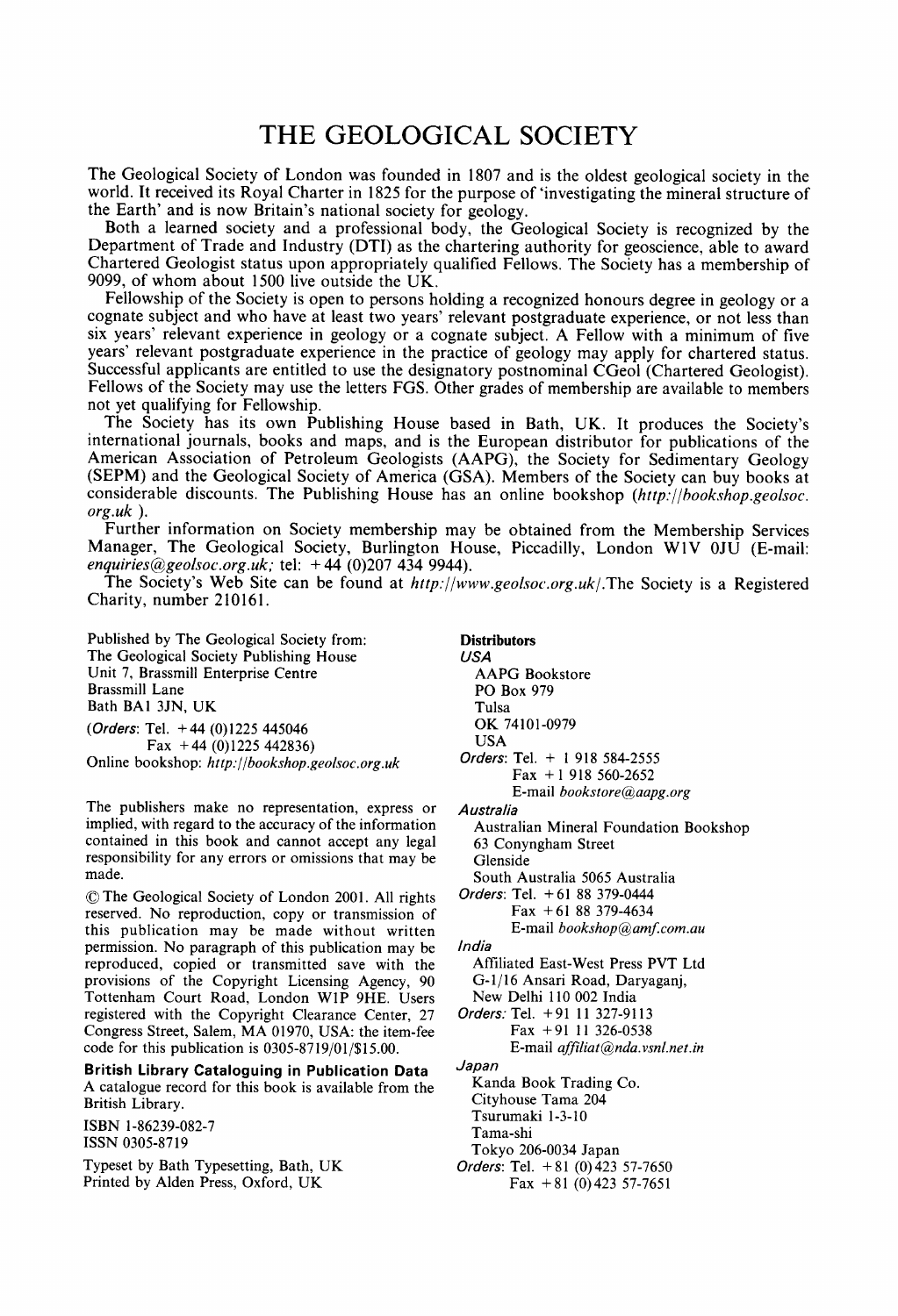## **Contents**

**Introduction** 

| KLASSEN, R. A. A Quaternary geological perspective on geochemical exploration in<br>glaciated terrain                                                                                      | $\mathbf{1}$ |
|--------------------------------------------------------------------------------------------------------------------------------------------------------------------------------------------|--------------|
| <b>Sampling techniques</b>                                                                                                                                                                 |              |
| MCMARTIN, I. & MCCLENAGHAN, M. B. Till geochemistry and sampling techniques in<br>glaciated shield terrain: a review                                                                       | 19           |
| Levson, V. M. Regional till geochemical surveys in the Canadian Cordillera: sample<br>media, methods and anomaly evaluation                                                                | 45           |
| Heavy minerals in mineral exploration                                                                                                                                                      |              |
| AVERILL, S. A. The application of heavy indicator mineralogy in mineral exploration,<br>with emphasis on base metal indicators in glaciated metamorphic and plutonic terrain               | 69           |
| MCCLENAGHAN, M. B. & KJARSGAARD, B. A. Indicator mineral and geochemical methods<br>for diamond exploration in the glaciated terrain of Canada                                             | 83           |
| Lake sediment geochemistry                                                                                                                                                                 |              |
| COOK, S. J. & McCONNELL, J. W. Lake sediment geochemical methods in the Canadian<br>Shield, Cordillera and Appalachia                                                                      | 125          |
| <b>Biogeochemistry</b>                                                                                                                                                                     |              |
| DUNN, C. E. Biogeochemical exploration methods in the Canadian Shield and Cordillera                                                                                                       | 151          |
| Data interpretation                                                                                                                                                                        |              |
| HARRIS, J. R., WILKINSON, L. & BERNIER, M. Analysis of geochemical data for<br>mineral exploration using a GIS - A case study from the Swayze greenstone belt,<br>northern Ontario, Canada | 165          |
| Case Histories I - Geochemical exploration in Shield Terrain                                                                                                                               |              |
| MCCLENAGHAN, M. B. Regional and local-scale gold grain and till geochemical signatures<br>of lode Au deposits in the western Abitibi Greenstone Belt, central Canada                       | 201          |
| EARLE, S. Application of composite glacial boulder geochemistry to exploration<br>for unconformity-type uranium deposits in the Athabasca Basin, Saskatchewan, Canada                      | 225          |
| Case Histories II Geochemical exploration in Appalachia                                                                                                                                    |              |
| STEA, R. R. & FINCK, P. W. An evolutionary model of glacial dispersal and till genesis                                                                                                     |              |

in Maritime Canada 237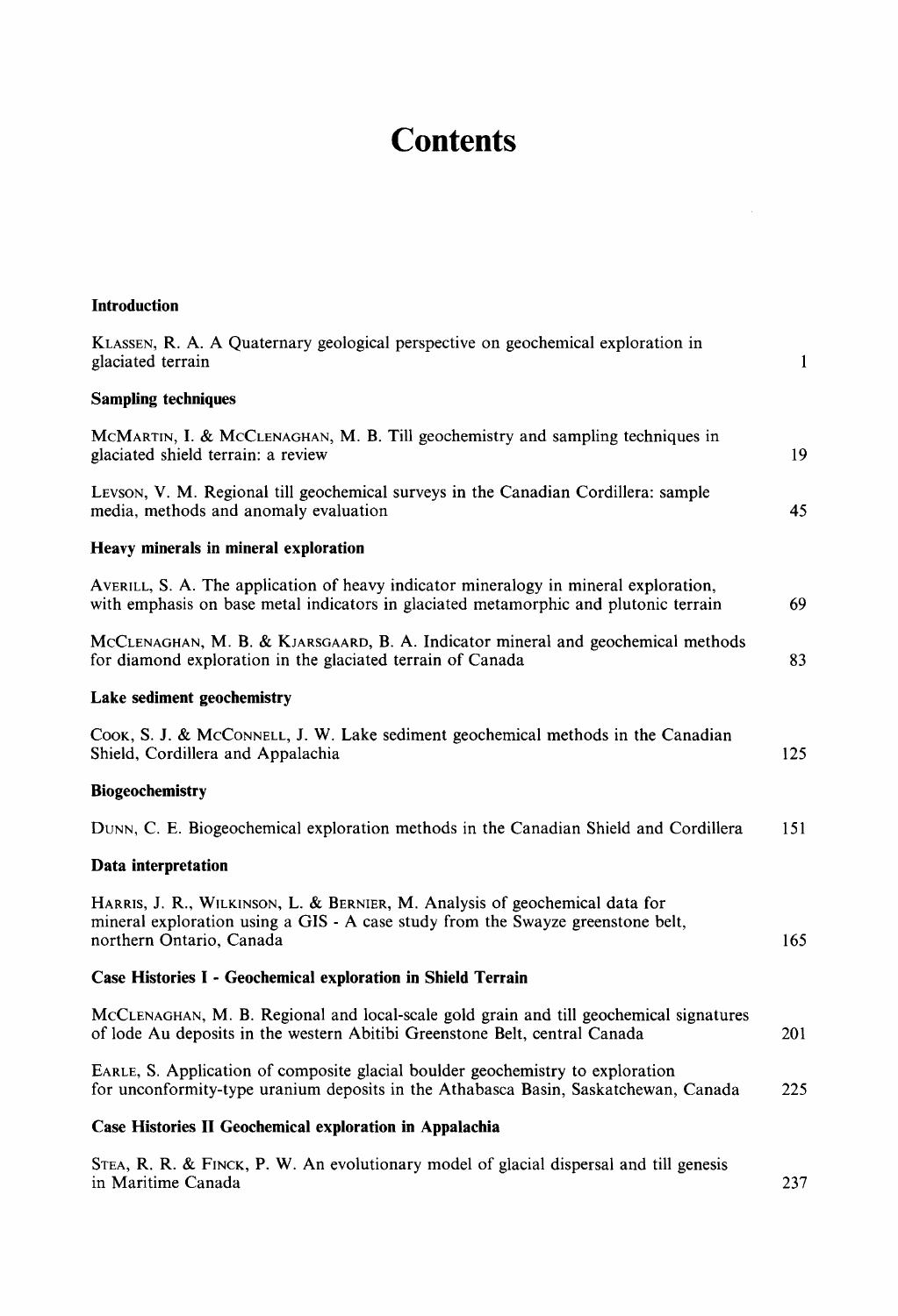| <b>CONTENTS</b>                                                                                                                                                                         | vi         |
|-----------------------------------------------------------------------------------------------------------------------------------------------------------------------------------------|------------|
| BATTERSON, M. J. & LIVERMAN, D. G. E. Contrasting styles of glacial dispersal in<br>Newfoundland and Labrador: methods and case studies                                                 | 267        |
| Case Histories III - Geochemical exploration in the Cordillera                                                                                                                          |            |
| PLOUFFE, A. The glacial transport and physical partitioning of mercury and gold<br>in till: implications for mineral exploration with examples from central British<br>Columbia, Canada | 287        |
| LETT, R. E. Geochemical signatures around massive sulphide deposits in Southern<br>British Columbia, Canada                                                                             | <b>301</b> |
| PAULEN, R. C. Glacial transport and secondary hydromorphic metal mobilization:<br>examples from the southern interior of British Columbia, Canada                                       | 323        |

Index

It is recommended that reference to all or part of this book should be made in one of the following ways:

MCCLENAGHAN, M. B., BOBROWSKY, P. T., HALL, G. E. M. & COOK, S. J. (eds) 2001. *Drift Exploration in Glaciated Terrain.* Geological Society, London, Special Publications, 185.

DUNN, C. E. Biogeochemical exploration methods in the Canadian Shield and Cordillera. In: MCCLENAGHAN, M. B., BOBROWSKY, P. T., HALL, G. E. M. & COOK, S. J. (eds). *Drift Exploration in Glaciated Terrain.* Geological Society, London, Special Publications, 185, 151-164.